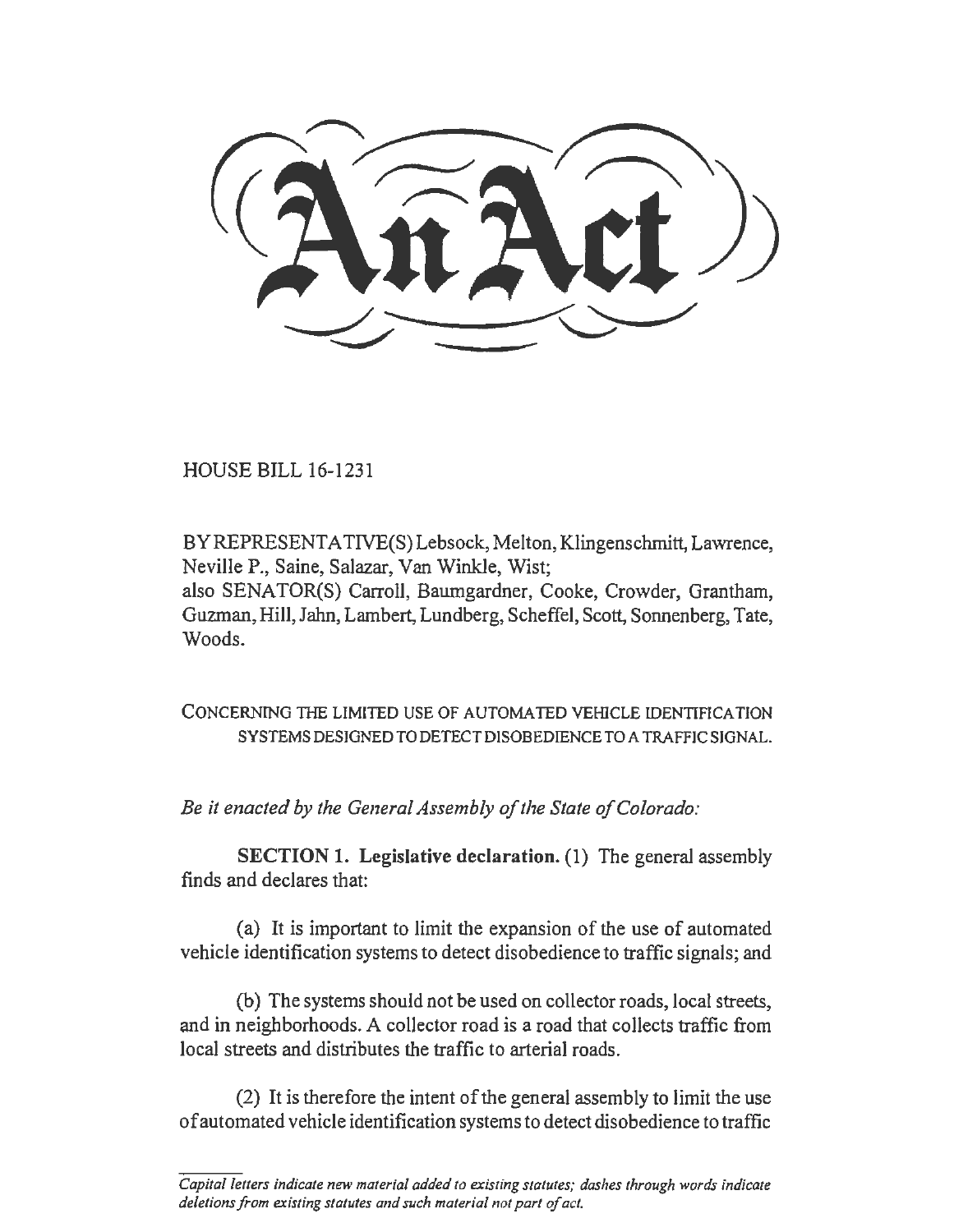signals in school zones, construction zones, and arterial roads.

SECTION 2. In Colorado Revised Statutes, 42-4-110.5, add (2) (h) as follows:

42-4-110.5. Automated vehicle identification systems definition. (2) A municipality may adopt an ordinance authorizing the use of an automated vehicle identification system to detect violations of traffic regulations adopted by the municipality, or the state, a county, a city and county, or a municipality may utilize an automated vehicle identification system to detect traffic violations under state law, subject to the following conditions and limitations:

(h) (I) THE STATE, A COUNTY, A CITY AND COUNTY, OR A MUNICIPALITY MAY ONLY USE AN AUTOMATED VEHICLE IDENTIFICATION SYSTEM DESIGNED TO DETECT DISOBEDIENCE TO A TRAFFIC CONTROL SIGNAL:

(A) WITHIN A SCHOOL ZONE, AS DEFINED IN SECTION 42-4-615;

(B) WITHIN A MAINTENANCE, CONSTRUCTION, OR REPAIR ZONE DESIGNATED PURSUANT TO SECTION 42-4-614; AND

(C) To DETECT A TRAFFIC VIOLATION ON AN ARTERIAL ROAD.

(II) FOR THE PURPOSES OF THIS PARAGRAPH (h), "ARTERIAL ROAD" MEANS A MAJOR ROADWAY INTENDED PRIMARILY TO SERVE THROUGH TRAFFIC, WHERE ACCESS IS CAREFULLY CONTROLLED. THE FACT THAT A DRIVEWAY DIRECTLY ACCESSES A ROAD DOES NOT, BY ITSELF, PREVENT THE ROAD FROM BEING AN ARTERIAL ROAD.

(III) A GOVERNMENTAL ENTITY THAT ASSESSES ANY FINES THROUGH THE USE OF AN AUTOMATED VEHICLE IDENTIFICATION SYSTEM DESIGNED TO DETECT DISOBEDIENCE TO A TRAFFIC SIGNAL MAY USE THE MONEY ONLY FOR TRAFFIC SAFETY IMPROVEMENTS, TRAFFIC ENFORCEMENT, AND RELATED PURPOSES.

(IV) NOTWITHSTANDING SUBPARAGRAPH (I) OF THIS PARAGRAPH (h), THE STATE, A COUNTY, A CITY AND COUNTY, ORA MUNICIPALITY MAY NOT USE AN AUTOMATED VEHICLE IDENTIFICATION SYSTEM DESIGNED TO